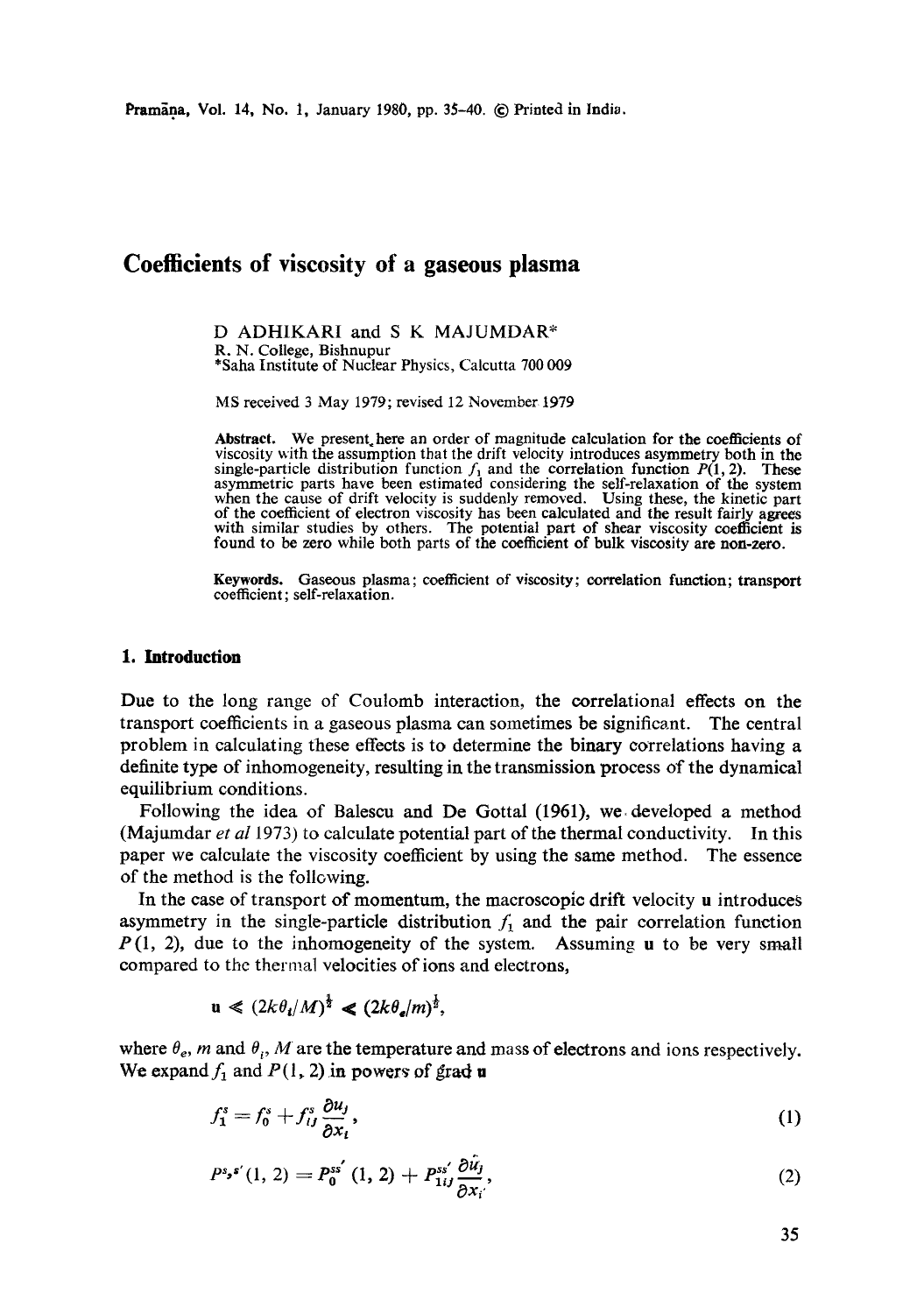where s, s' denote particle species (electron or ion) and summation over repeated index is implied, and  $f_0$  and  $P_0$  (1, 2) are the equilibrium values given by

$$
f_0^s(1) = A_s n \exp \left[ -\beta_s (v_1 - u)^2 \right],
$$
  
\n
$$
P_0^{ss'}(1, 2) = -\frac{e^2}{k \theta_s} f_0^s(1) f_0^{s'}(2) \exp \left( -k_D r \right) / r.
$$
 (3)

 $A_s = m_s/2\pi k\theta_s$ ,  $\beta_s = m_s/2k\theta_s$ ,  $r = |{\bf x}_1 - {\bf x}_2|$  and  $1/k_D$  is the Debye length. The asymmetric parts of  $f_1^s$  and  $P^{ss'}$  (1,2) are then calculated by using the kinetic equations for  $f_1^*$  and  $P^{ss'}$  (1, 2) and observing the self-relaxation of the system towards equilibrium. The use of these asymmetric parts in the expression for stress tensor gives directly the coefficient of viscosity.

#### **2. Kinetic part of the viscosity coefficient**

The kinetic part of the stress tensor is given by the following expression (Irving and Kirkwood 1950):

$$
\sigma_k^s = -m_s \int \mathbf{w} \mathbf{w} f_1^s d^s \mathbf{w}, \qquad (4)
$$

where  $w = v - u$  is the peculiar velocity. Using the expansion (1) and (4), we note that the contribution of  $f_0^s$  to  $\sigma_k^s$  is given by

$$
\sigma_k^{s(0)} = -m_s \int w w f_0^s d w = - n k \theta_s \delta_{ij},
$$

which gives the scalar pressure at temperature  $\theta_s$ . The contribution of the second term in (1) to  $\sigma_s^k$ , which gives the asymmetric part is given by

$$
\sigma_k^{s(1)} = -m_s \int \mathbf{w} \mathbf{w} \left( f_{ij}^s \frac{\partial u_j}{\partial x_i} \right) d^3 \mathbf{w}.
$$
 (5)

To calculate  $\sigma_k^{(s)}$ , we compute first the value of  $f_{ij}^s \partial u_j / \partial x_i$  by observing the relaxation of the system by suddenly withdrawing the condition due to which the drift velocity arises. Since  $\sigma_k$  is due to the momentum transfer processes, and since the momentum transfer in an electron-ion collision is small, we can safely use the one-component description of the plasma:

$$
(\partial f_1^{s(1)}/\partial t) = -\mathbf{v}_1 \frac{\partial f_1^s}{\partial \mathbf{x}_1} + \frac{1}{m_s} \int d^3 \mathbf{x}_3 d^3 \mathbf{v}_3 \frac{\partial \phi^{ss}(1,2)}{\partial \mathbf{x}_1} \cdot \frac{\partial P^{ss}(1,2)}{\partial \mathbf{V}_1}, \qquad (6)
$$

where  $\phi^{ss'}(1,2) = e_s e_{s'}/r$ ,  $r = x_1 - x_2$ , is the Coulomb potential between the particles. Since the magnitude and the gradient of u are small by assumption, we neglect higher powers and higher derivatives of u. Using then  $(1)$  and  $(2)$  in  $(6)$ , we obtain

$$
(\partial f_1^s/\partial t) = -\mathbf{v}_1 \cdot \frac{\partial f_0^s}{\partial \mathbf{x}_1} + \frac{1}{m_s} \int \frac{\partial \phi^{ss}(1,2)}{\partial \mathbf{x}_1} \cdot \frac{\partial P_0^{ss}(1,2)}{\partial \mathbf{V}_1} d^3 \mathbf{x}_2 d^3 \mathbf{v}_2 \tag{7}
$$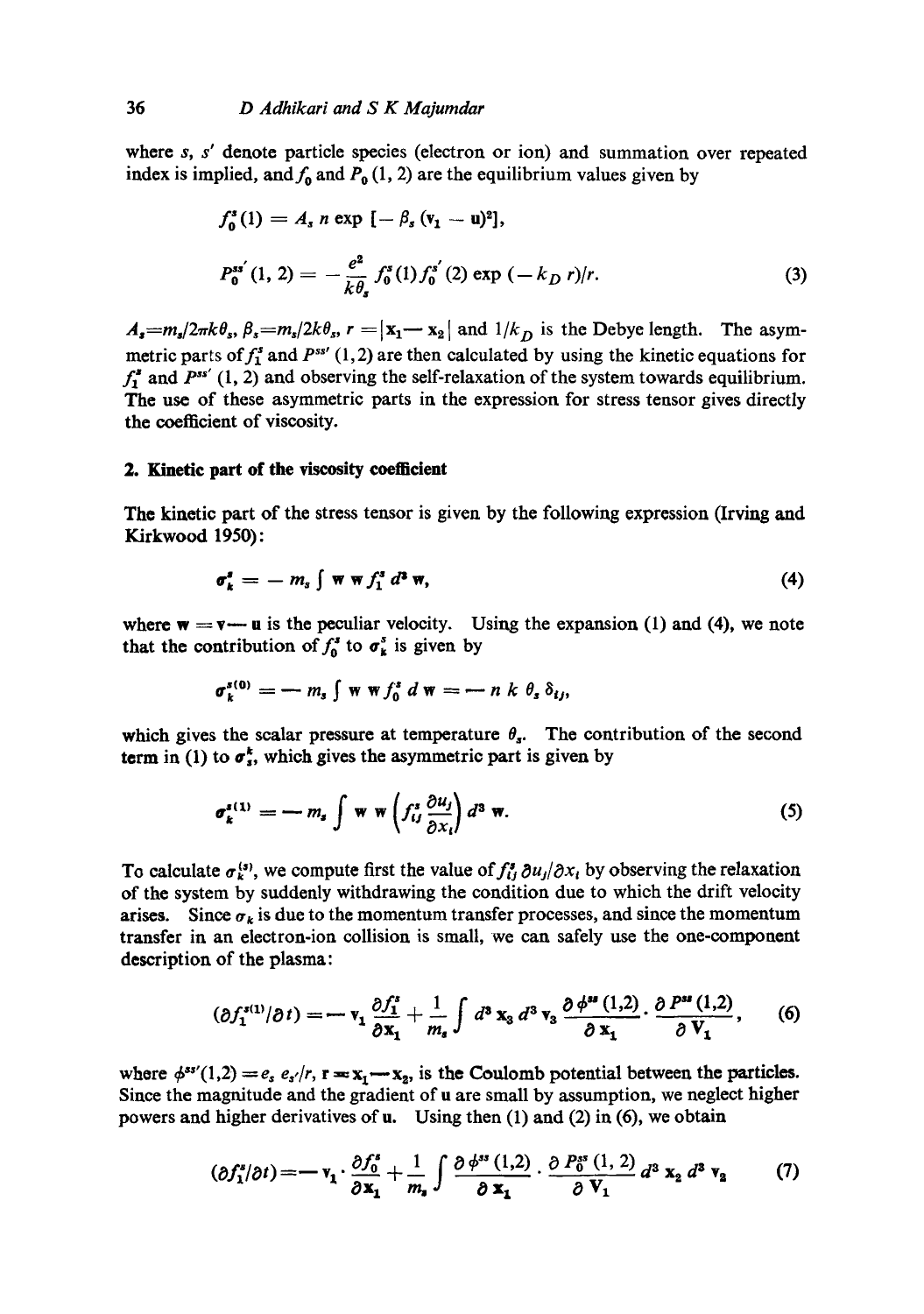We note that  $f_0^s$  and  $P_0^{ss}$  are the locally symmetric parts of the quantities  $f_1^s$  and  $P^{ss}$ in an inhomogeneous system, and their values change from point to point. The inhomogeneity is maximum at  $t=0$ , and relaxes to almost zero at  $t=\tau_s$ , the relaxation time for the sth component. Therefore, we can replace the right side of (7) by the averages over these values. Integrating then (7) from t to  $t=t+\tau_s$ , we obtain

$$
\triangle f_1^s \equiv f_{ij}^s \frac{\partial u_j}{\partial x_i} = -a_s \tau_s, \tag{8}
$$

$$
\alpha_s = \frac{1}{2} \bigg[ -\mathbf{v}_1 \frac{\partial f_0^s}{\partial \mathbf{x}_1} + \frac{1}{m_s} \int \frac{\partial \phi^{ss}(1,2)}{\partial \mathbf{x}_1} \frac{\partial P_0^{ss}(1,2)}{\partial \mathbf{v}_1} d^3 \mathbf{x}_2 d^3 \mathbf{v}_2 \bigg]. \tag{9}
$$

Now, for the functions whose x dependence appear only through  $u(x)$  and  $n(x)$ , we can write

$$
\frac{\partial}{\partial x_{1i}} = \frac{\partial u_j}{\partial x_{1i}} \frac{\partial}{\partial u_j} + \frac{\partial n}{\partial x_{1i}} \frac{\partial}{\partial n},
$$
  
= 
$$
\frac{\partial u_j}{\partial x_{1i}} \frac{\partial}{\partial u_j} + g_s n u_j \frac{\partial u_i}{\partial x_{1j}} \frac{\partial}{\partial n},
$$
 (10)

where  $g_s = -m_s/k\theta_s = -2\beta_s$ .

In deriving the last step we have used the Navier-Stoke's equation.

Using (8), (9) and (10) in (5) we obtain in a straightforward manner

$$
\sigma_{kij}^{(1)} = -\tfrac{1}{2} \left( nk \, \theta_s \, \tau_s \right) \left( \frac{\partial u_i}{\partial x_{1j}} + \frac{\partial u_j}{\partial x_{1i}} - \frac{2}{3} \, \delta_{ij} \, \frac{\partial u_i}{\partial x_{1i}} \right) - \frac{5}{6} \, nk \, \theta_s \, \tau_s \, \delta_{ij} \, \frac{\partial u_i}{\partial x_{1i}}. \tag{11}
$$

Comparing with the general expression of the stress tensor  $\sigma_{ij}$  for a stream-line flow (Landau and Lifschitz 1959):

$$
\sigma_{ij} = -p \,\delta_{ij} - \eta \left( \frac{\partial u_i}{\partial x_j} + \frac{\partial u_j}{\partial x_i} - \frac{2}{3} \delta_{ij} \frac{\partial u_i}{\partial x_i} \right) - \zeta \,\delta_{ij} \frac{\partial u_i}{\partial x_i},\tag{12}
$$

we immediately obtain the expressions for the coefficients of shear viscosity  $\eta$  and bulk viscosity  $\zeta$  (the kinetic part):

$$
\eta_k^s = \frac{1}{2} nk \theta_s \tau_s,
$$
  
\n
$$
\zeta_k^s = \frac{5}{6} nk \theta_s \tau_s.
$$
\n(13)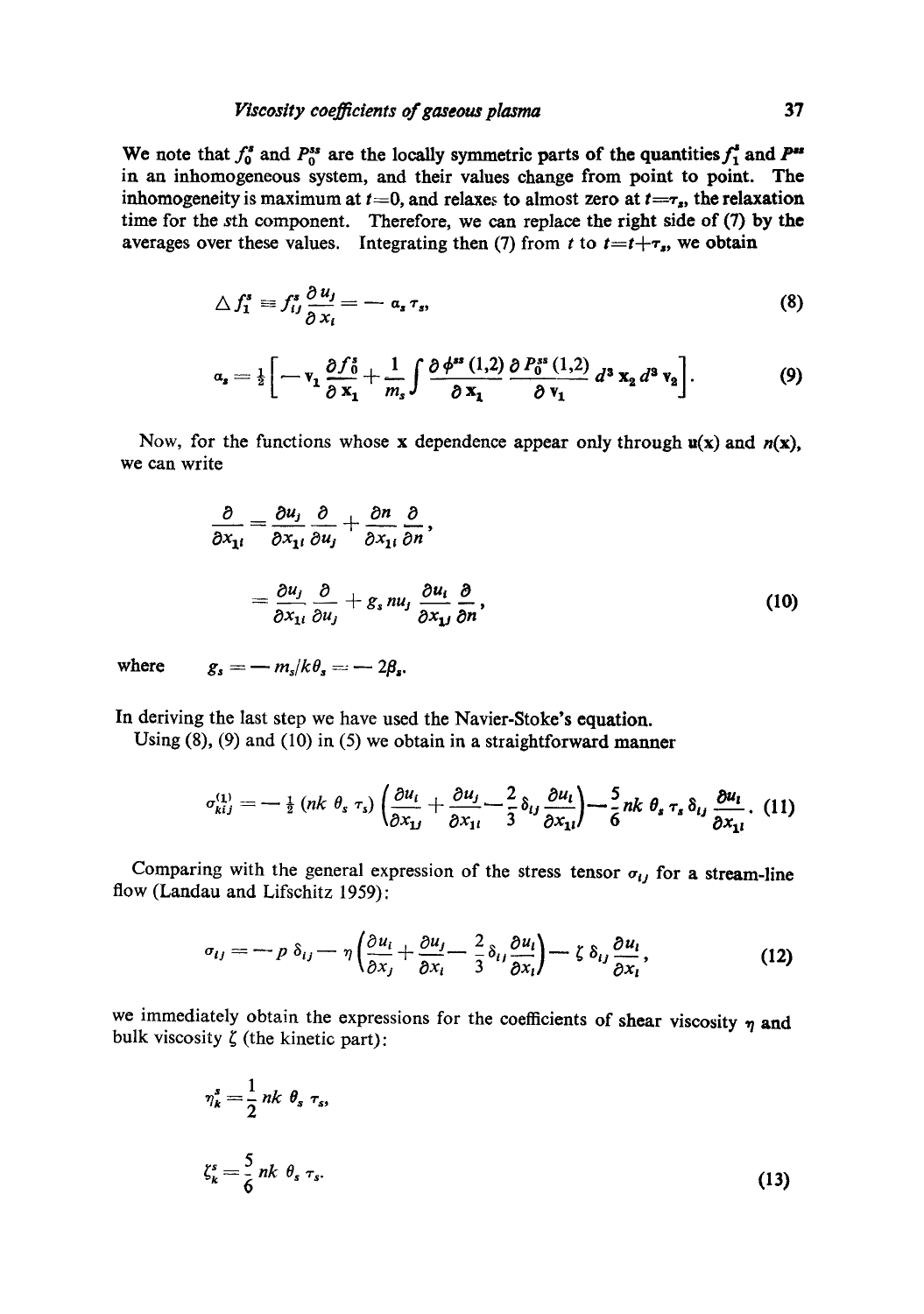#### **3. Potential part of the coefficient of viscosity**

Generalising the method of Irving and Kirkwood (1950), we write down the expression for the potential part of the stress-tensor of a two-component plasma :

$$
\sigma_v^s = \frac{1}{2} \sum_{s'} \int \frac{\mathbf{r} \cdot \mathbf{r}}{r} \phi^{ss'}(r) \left(1 - \frac{1}{2} \mathbf{r} \cdot \frac{\partial}{\partial x} + \ldots \right) f_2^{ss'}(1,2) d^3 \mathbf{r} d^3 \mathbf{v}_1 d^3 \mathbf{v}_2, \quad (14)
$$

where x and r are the centre of mass and relative coordinates of particles 1 and 2. We write the two-particle distribution function  $f^{ss'}_{2}$  in terms of the single particle function  $f^{s}_{1}$  and the correlation function  $P^{ss'}$  (1,2) in the form (Dupree 1961)

$$
f_2^{ss'}(1,2)=f_1^s(1)f_1^{s'}(2)+P^{ss'}(1,2).
$$
 (15)

Substituting (15) in (14) and remembering the form of  $\phi^{ss'}(1,2)$  we see that the nonvanishing part of  $\sigma_v^3$  is given by

$$
\sigma_v^s = \frac{1}{2} \sum_{s'} \int \frac{\mathbf{r} \cdot \mathbf{r}}{r} \phi^{ss}(r) \left(1 - \mathbf{r} \cdot \frac{\partial}{\partial \mathbf{x}} + \ldots \right) P^{ss'}(1, 2) d^3 \mathbf{r} d^3 \mathbf{v}_1 d^3 \mathbf{v}_2. (16)
$$

If we now use the expansion given in  $(2)$  in  $(16)$ , it is easy to see that the symmetric part  $P_0^{ss'}$  (1, 2) produces a diagonal tensor giving

$$
p_v^* = -\frac{1}{48\pi} k \theta k_D^3
$$
, for  $\theta_i = \theta_e$ .

This result agrees identically with Balescu (1963).

To calculate the remaining asymmetric part of  $\sigma_v^s$  generated by the second term on the right side of (2), we require the expression for  $\tilde{P}_{1ij}^{ss'} \partial u_i / \partial x_j$ . For this, we study the relaxation of the system in the same way as we have done in the preceding section. Following Dupree (1961), we write down the equation of time evolution of  $P^{ss}(1, 2)$ for a two-component plasma in the centre of mass and relative coordinates:

$$
\frac{\partial P^{ss'}}{\partial t}(1,2) = -\frac{1}{m_s + m_{s'}}(m_s \mathbf{v}_1 + m_{s'} \mathbf{v}_2) \cdot \frac{\partial P^{ss'}}{\partial \mathbf{x}} + \frac{1}{m_s + m_{s'}}\n\times \left[ \frac{\partial f^s}{\partial \mathbf{V}_1}(1) f_1^{s'}(2) + \frac{\partial f^{s'}(2)}{\partial \mathbf{V}_2} f_1^s(1) \right] \cdot \frac{\partial F^{ss'}}{\partial \mathbf{x}}(1,2) + \frac{\mathbf{r}}{r} \cdot \mathbf{G} \cdot (\mathbf{r}, \mathbf{v}_1, \mathbf{v}_2). \tag{17}
$$

Here, we have written

$$
\sum_{t} n_{t} e_{s} e_{t} \int V(1, 3) P^{s \prime t}(3, 2) d^{3} \mathbf{x}_{3} d^{3} \mathbf{v}_{3} = f_{1}^{s \prime}(2) F^{s \prime}(1, 2),
$$

and similarly for  $f_1^s$  (1)  $F^{ss'}$  (1, 2).  $\phi^{ss'}$  (r) =  $e_s e_{s'} V(r)$ , and the particle 3 belongs **to the** t-th species.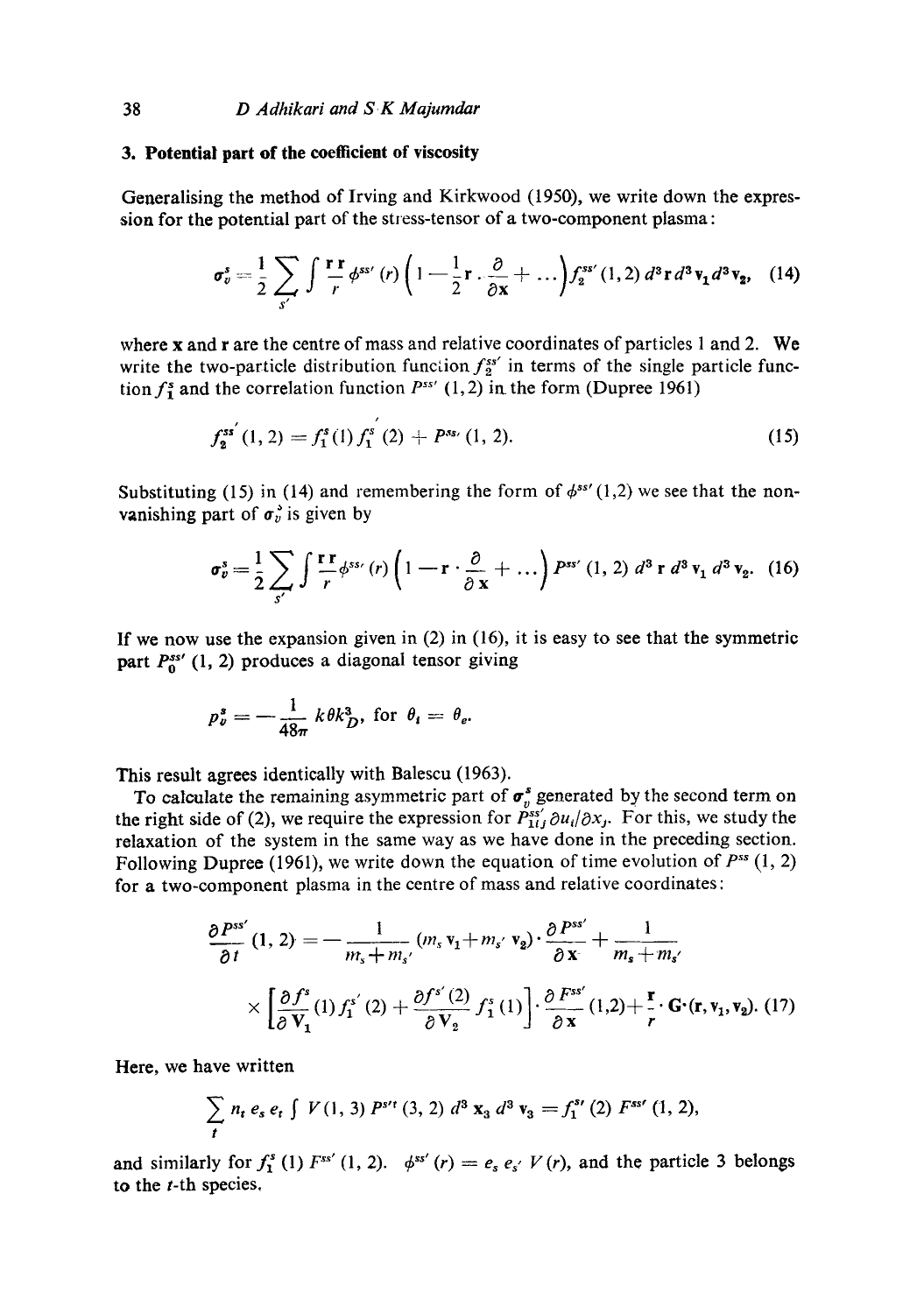# We can formally expand

$$
F^{ss'}(1, 2) = F_0^{ss'}(1, 2) + F_{1kt}^{ss'} \frac{\partial u_k}{\partial x_l}.
$$
 (18)

Using (2) and (18) in (17), we obtain after neglecting higher powers and higher order derivatives of **u**,

$$
\frac{\partial P^{ss'}(1,2)}{\partial t} = -\frac{1}{m_s + m_{s'}} (m_s v_1 + m_{s'} v_2) \cdot \frac{\partial P^{ss'}_{0}(1,2)}{\partial x} \n+ \frac{1}{m_s + m_{s'}} \left[ \frac{\partial f_0^s(1)}{\partial v_1} f_0^{s'}(2) + \frac{\partial f_0^{s'}(2)}{\partial v_2} f_0^s(1) \right] \cdot \frac{\partial F_0^{ss'}(1,2)}{\partial x} \n+ \frac{r}{r} \cdot G(r, v_1, v_2).
$$

We now apply similar arguments as we have used in deriving (8), and integrate the last equation from t to  $t+\tau_{ss}$ , where  $\tau_{ss}$  is the relaxation time between the s and s' particles. We thus obtain

$$
\Delta P^{ss'} \equiv -P_{1ij}^{ss'} \frac{\partial u_i}{\partial x_j} = B_{ss'} \tau_{ss'} + \int_0^{\tau_{ss'}} \frac{\Gamma}{r} \cdot G \left(\mathbf{r}, \mathbf{v}_1, \mathbf{v}_2\right) dt \tag{19}
$$
  
with 
$$
B_{ss'} = \frac{1}{2 \left(m_s + m_s\right)} \left[ -\left(m_s \mathbf{v}_1 + m_{s'} \mathbf{v}_2\right) \cdot \frac{\partial P_0^{ss'}}{\partial \mathbf{x}} \right]
$$

$$
+\left(\frac{\partial}{\partial \mathbf{v_1}}+\frac{\partial}{\partial \mathbf{v_2}}\right)f_0^s(1)f_0^{s'}(2)\cdot\frac{\partial F_0^{ss'}(1,2)}{\partial \mathbf{x}}\right].
$$
 (20)

Now, it is easy to see that for many-component plasma, the transformation (10) should be replaced by

$$
\frac{\partial}{\partial x_k} = \frac{\partial u_l}{\partial x_k} \frac{\partial}{\partial u_l} + (g_s + g_{s'}) \ n u_l \frac{\partial u_k}{\partial x_l} \frac{\partial}{\partial n}.
$$
 (21)

Using (21) and (3), and noting that  $F_0^{ss'}$  (1, 2) is independent of u and v, we obtain in a straightforward manner,

$$
B_{ss'} = -\frac{1}{2k\theta (m_s + m_{s'})} \{m_s^2 w_{1k} w_{1l} + m_s^2 w_{2k} w_{2l} + m_s m_{s'} (w_{1k} w_{2l} + w_{2k} w_{1l})
$$
  
+  $m_s m_{s'} u_k (w_{1l} + w_{2l}) + m_s^2 u_k w_{1l} + m_s^2 u_k w_{2l} \} P_0^{ss'} (1, 2) \frac{\partial u_k}{\partial x_l}$   
-  $\frac{1}{2k\theta} (m_s + m_{s'}) u_k u_l \left(2 - \frac{k_D r}{2}\right) P_0^{ss'} (1, 2) \frac{\partial u_k}{\partial x_l}$